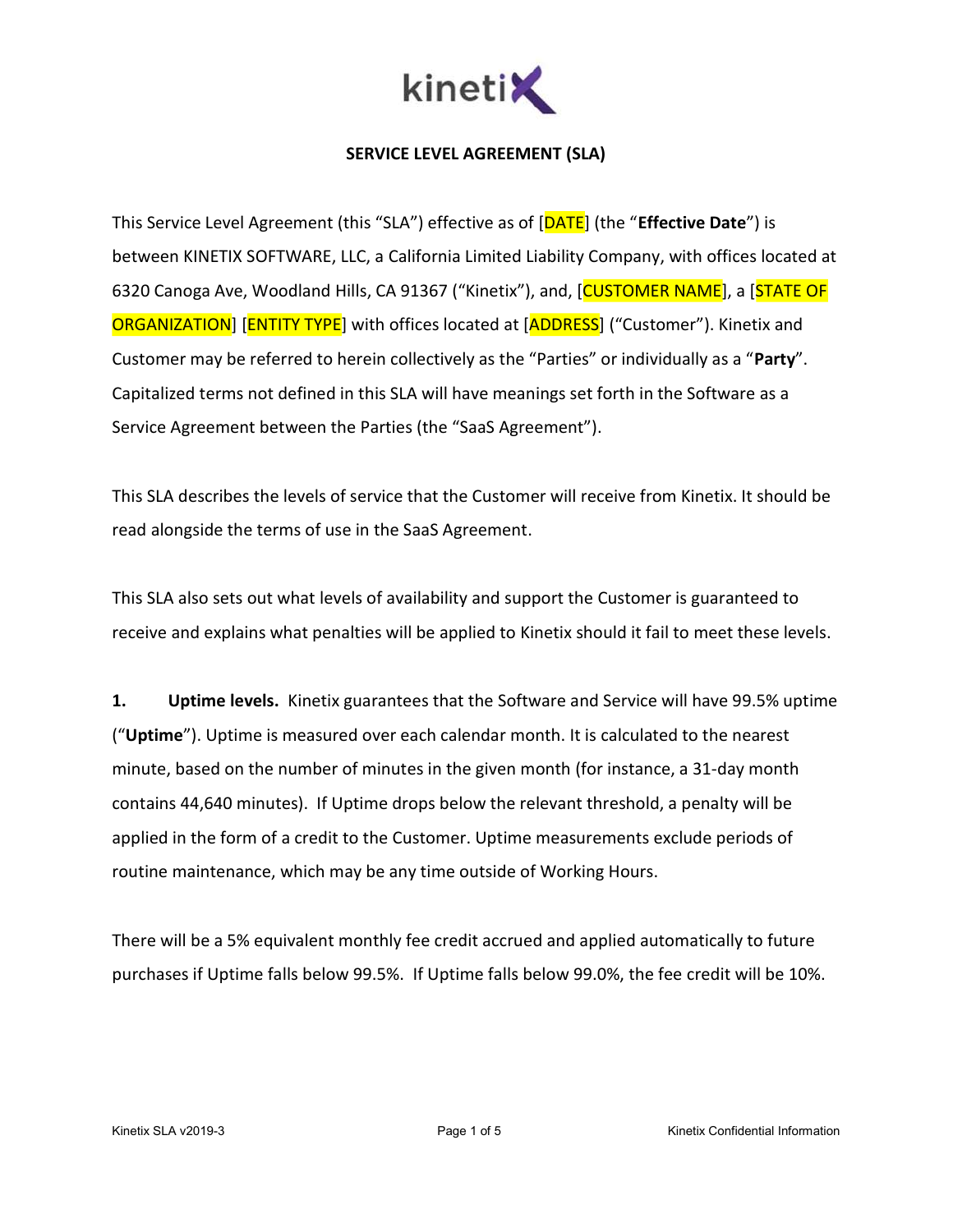

To receive a credit, the Customer must submit a claim by email to the Kinetix support team within 30 days of the end of the month during which the Uptime was below 99.5% and describe the incident in detail.

2. Response times. Kinetix promises to respond in a timely fashion to all support issues raised by the Customer. The response time measures how long it takes Kinetix to respond to a support request raised. Kinetix is deemed to have responded when it has replied to the Customer's initial request. This may be in the form of an email or telephone call, to either provide a solution or request further information.

Response times are measured from the moment the Customer submits a support request via email to Kinetix, provided the request is made during standard working hours (6am — 3pm Pacific Time Zone) ("Working Hours"). If a request is made outside of Working Hours, the response time will be measured from the beginning of the next applicable Working Hours.

Subject to the above limitations, Kinetix promises to respond to support requests within twenty-four (24) hours ("Response Time").

**3.** Resolution times. Kinetix will always endeavor to resolve any problems with or errors in the Software and Service, or any failure of the Software or Services to conform in any material respect with the Help Documentation, User Guides and/or the specifications in the applicable Purchase Order Form ("Errors") as swiftly as possible. Kinetix recognizes that the Customer's use of the Software and Services is key to its business and that any downtime can cost money. However, Kinetix is unable to provide guaranteed resolution times. This is because the nature and causes of problems can vary enormously. In all cases, Kinetix will make its best efforts to resolve Errors as quickly as possible. It will also provide frequent progress reports to the Customer. Resolution times will be measured from the time that Kinetix receives the applicable support request provided there is sufficient information in the request to allow for full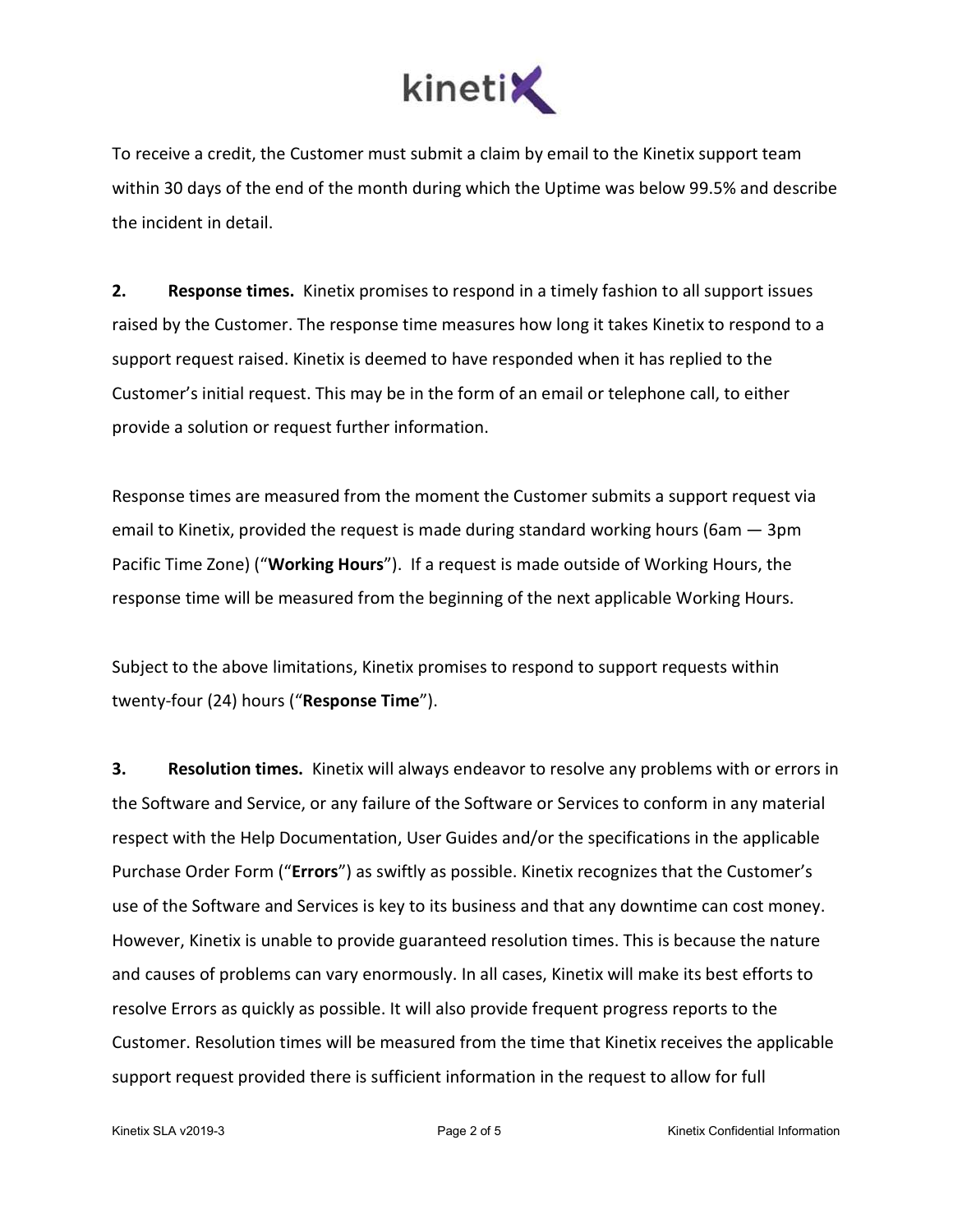

understanding and replication of the issue and a declaration of request classification is made (defined below). A recorded video description of the issue would be best (link to the video is sufficient). Support requests must be emailed to support@kinetixahu.com and will be addressed during Working Hours.

4. Support Request Classifications and Actions. There are three classifications of support requests. Critical, High, and Low. We will endeavor to respond to and resolve as soon as possible. Our commitments are as follows:

Critical – investigation begins within one (1) hour of receipt of support request. Plan of resolution communicated within four (4) hours. Example issues that fall into this category are a) platform is not available for login (Amazon Web Service unavailable), b) Code failure, upon login, nothing else can be done.

High – investigation begins within four (4) hour of receipt of support request. Plan of resolution communicated within twenty-four (24) hours. Example issues that fall into this category are a) AHU model does not generate, b) a report does not generate, pages that support calculations such as pricing hang for extended periods of time and don't render results.

Low – investigation begins within one (1) day. Plan of resolution communicated within two (2) days. Example issues that fall into this category are a) enhancement requests, b) cosmetic bugs such as spelling errors.

5. Exclusions. This SLA does not apply when the issue has been caused by unsupported devices or browsers.

This SLA does not apply in circumstances when Kinetix's failure to perform is caused by a Force Majeure Event.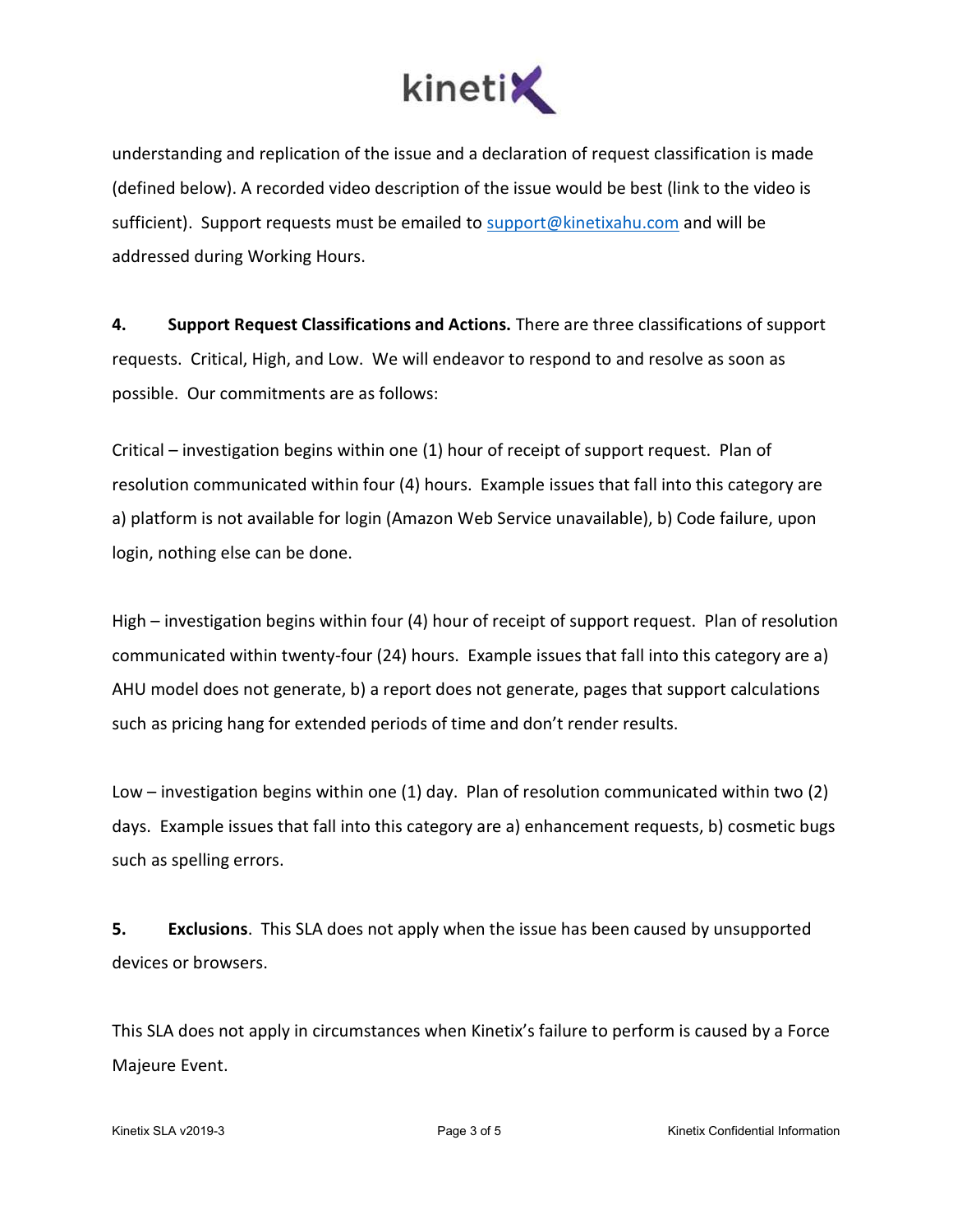

This SLA also does not apply if the Customer is in breach of the SaaS Agreement with Kinetix for any reason (e.g. late payment of fees, improper use, violation of terms, etc.).

(SIGNATURE PAGE CONTINUED ON NEXT PAGE)